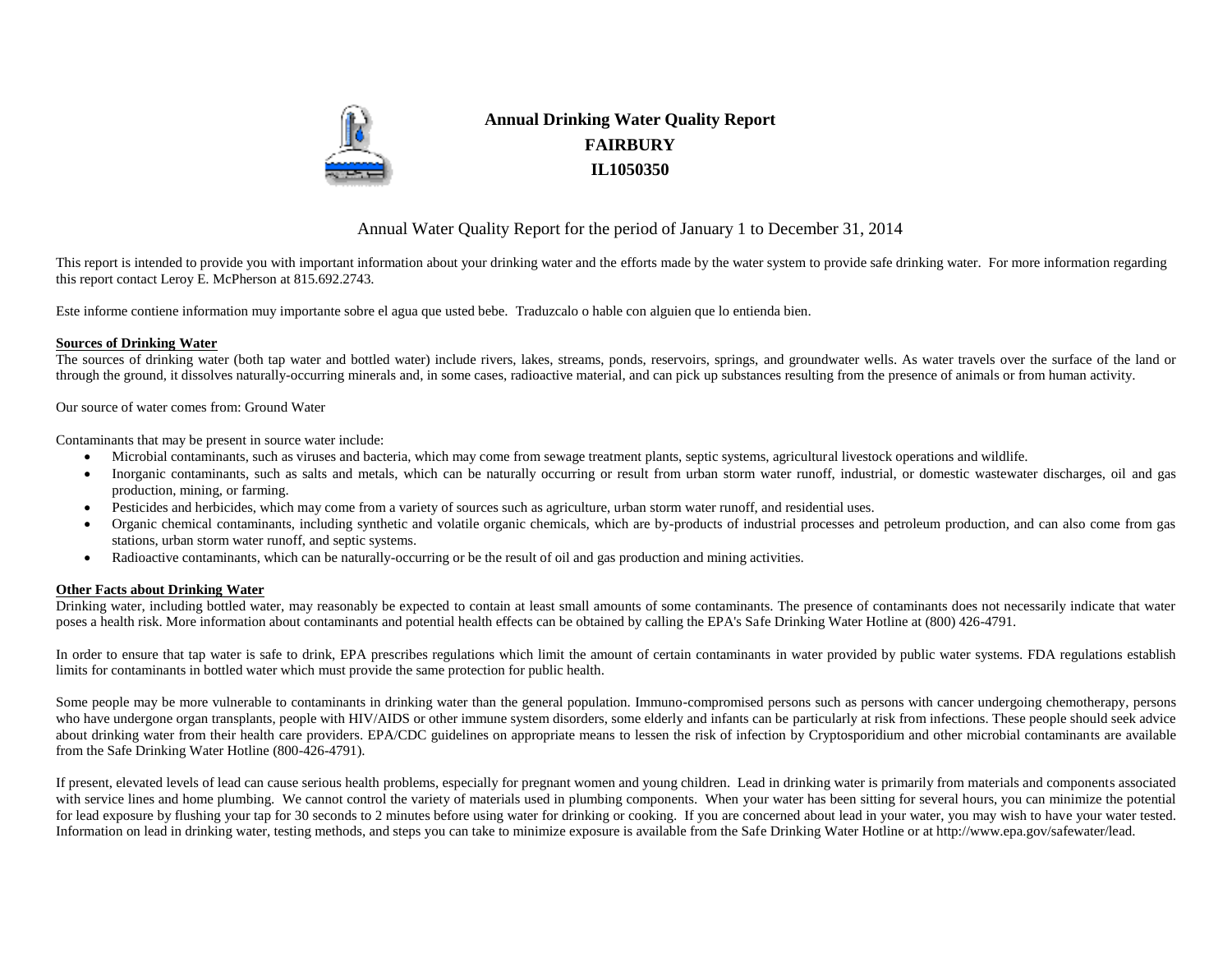#### **Source Water Information**

| Source Water Name: | WELL #1 (40040), Type of Water is ground water, Location is south of plant on east side of First.     |
|--------------------|-------------------------------------------------------------------------------------------------------|
|                    | WELL #3 (40042), Type of Water is ground water, Location is northeast of Plant.                       |
|                    | WELL #4 (40043), Type of Water is ground water, Location is northeast of plant 300 ft east of well 3. |
|                    | WELL #5 (40044), Type of Water is ground water, Location is east of plant, south of lagoon.           |
|                    | WELL #6 (00829), Type of Water is ground water, Location is southeast corner of Fairgrounds Track.    |
|                    | WELL #7 (00830), Type of Water is ground water, Location is first well south on First St              |

### **Source Water Assessments**

We want our valued customers to be informed about their water quality. If you would like to learn more, please feel welcome to attend any of our regularly scheduled meetings. The source water assessment for our supply has been completed by the Illinois EPA. If you like a copy of this information, please stop by City Hall or call our water operator, Duane Ifft, at 815.692.2033. To view a summary version of the completed Source Water Assessments, including: Importance of Source Water; Susceptibility to Contamination Determination; and documentation/recommendation of Source Water Protection Efforts, you may access the Illinois EPA website a[t http://www.epa.state.il.us/cgi-bin/wp/swap-fact-sheets.pl.](http://www.epa.state.il.us/cgi-bin/wp/swap-fact-sheets.pl)

#### **A Source Water Assessment summary is included below for your convenience.**

To determine Fairbury's susceptibility to groundwater contamination, a Well Site Survey, published in 1991 by the Illinois EPA, was reviewed. Based on the information obtained in this document, two potential sources of groundwater contamination are present that could pose a hazard to groundwater pumped by the Fairbury community water supply wells. These include Westview Elementary School and the City of Fairbury. The community's source water is susceptible to VOC and SOC contamination although no detection of any quantifiable levels were detected in the finished water. The basis for this determination is the location of the potential sources within the recharge areas of the city's wells. However, as a result of monitoring conducted at the wells and entry point to the distribution system, the land-use activities and source water protection initiatives by the city (refer to the following section of this report), the Fairbury Community Water Supply's source water has a low susceptibility to IOC contamination. Furthermore, in anticipation of the U.S. EPA's proposed Groundwater Rule, the Illinois EPA has determined that Fairbury's community water supply wells have a low susceptibility to viral contamination. This determination is based upon the completed evaluation of the following criteria used in the Vulnerability Waiver Process: the community's wells are properly constructed with sound integrity and proper site conditions; all potential routes and sanitary defects have been mitigated such that the source water is adequately protected; analysis of monitoring data did not indicate a history of disease outbreak; and the sanitary survey of the water supply did not indicate a viral contamination threat. However, having stated this, the "[U.S.] EPA is proposing to require States to identify systems in karst, gravel and fractured rock aquifer systems as sensitive and these systems must perform routine source water monitoring". Because the community's wells are open to an unconfined sand and gravel aquifer, the Illinois EPA evaluated the well hydraulics associated with Fairbury's well field. From 29 to 48 feet of overburden overlie the intervals of the wells. This should provide an adequate degree of filtration to prevent the movement of pathogens into the wells.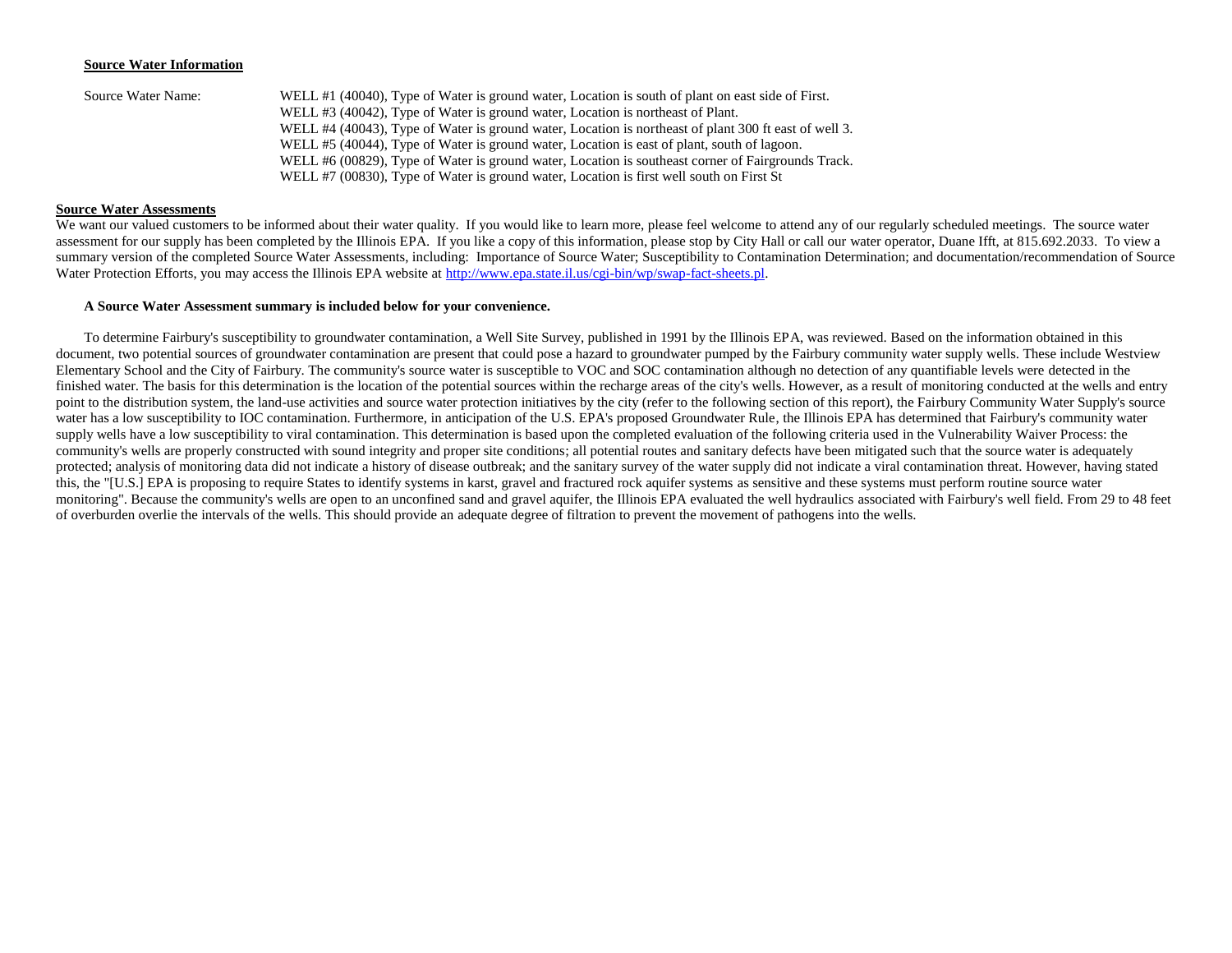## **2014 Regulated Contaminants Detected**

### **Lead and Copper**

Definitions:

Action Level Goal (ALG): The level of a contaminant in drinking water below which there is no known or expected risk to health. ALGs allow for a margin of safety. Action Level: The concentration of a contaminant which, if exceeded, triggers treatment or other requirements which a water system must follow>

| <b>Lead and Copper</b> |                     |  |                     |                  |              |              |                  |                                                                                                            |  |
|------------------------|---------------------|--|---------------------|------------------|--------------|--------------|------------------|------------------------------------------------------------------------------------------------------------|--|
|                        | <b>Date Sampled</b> |  | <b>Action Level</b> | 90 <sup>th</sup> | # Sites Over | <b>Units</b> | <b>Violation</b> | <b>Likely Source of Contamination</b>                                                                      |  |
|                        |                     |  | (AL)                | Percentile       | AL           |              |                  |                                                                                                            |  |
| Copper                 | 2014                |  | 1.J                 | 0.019            |              | ppm          |                  | Erosion of natural deposits; leaching from wood preservatives;<br>corrosion of household plumbing systems. |  |
|                        |                     |  |                     |                  |              |              |                  |                                                                                                            |  |

### **Water Quality Test Results**

| Maximum Contaminant Level Goal or MCLG:               | The level of a contaminant in drinking water below which there is no known or expected risk to health. MCLGs allow for a margin of safety.                                                               |
|-------------------------------------------------------|----------------------------------------------------------------------------------------------------------------------------------------------------------------------------------------------------------|
| Maximum Contaminant Level or MCL:                     | The highest level of a contaminant that is allowed in drinking water. MCLs are set as close to the MCLGs as feasible using the best available<br>treatment technology.                                   |
| Maximum residual disinfectant level goal or<br>MRDLG: | The level of a drinking water disinfectant below which there is no know or expected risk to health. MRDLGs do not reflect the benefits of the use of<br>disinfectants to control microbial contaminants. |
| Maximum residual disinfectant level or MRDL:          | The highest level of a disinfectant allowed in drinking water. There is convincing evidence that addition of a disinfectant is necessary for control of<br>microbial contaminants.                       |
| Definitions:                                          | The following tables contain scientific terms and measures, some of which may require explanation.                                                                                                       |
| ppb:                                                  | micrograms per liter or parts per billion – or one ounce in $7,350,000$ gallons of water.                                                                                                                |
| na:                                                   | not applicable.                                                                                                                                                                                          |
| Avg:                                                  | Regulatory compliance with some MCLs are based on running annual average of monthly samples.                                                                                                             |
| ppm:                                                  | milligrams per liter or parts per million $-$ or one ounce in 7,350 gallons of water.                                                                                                                    |